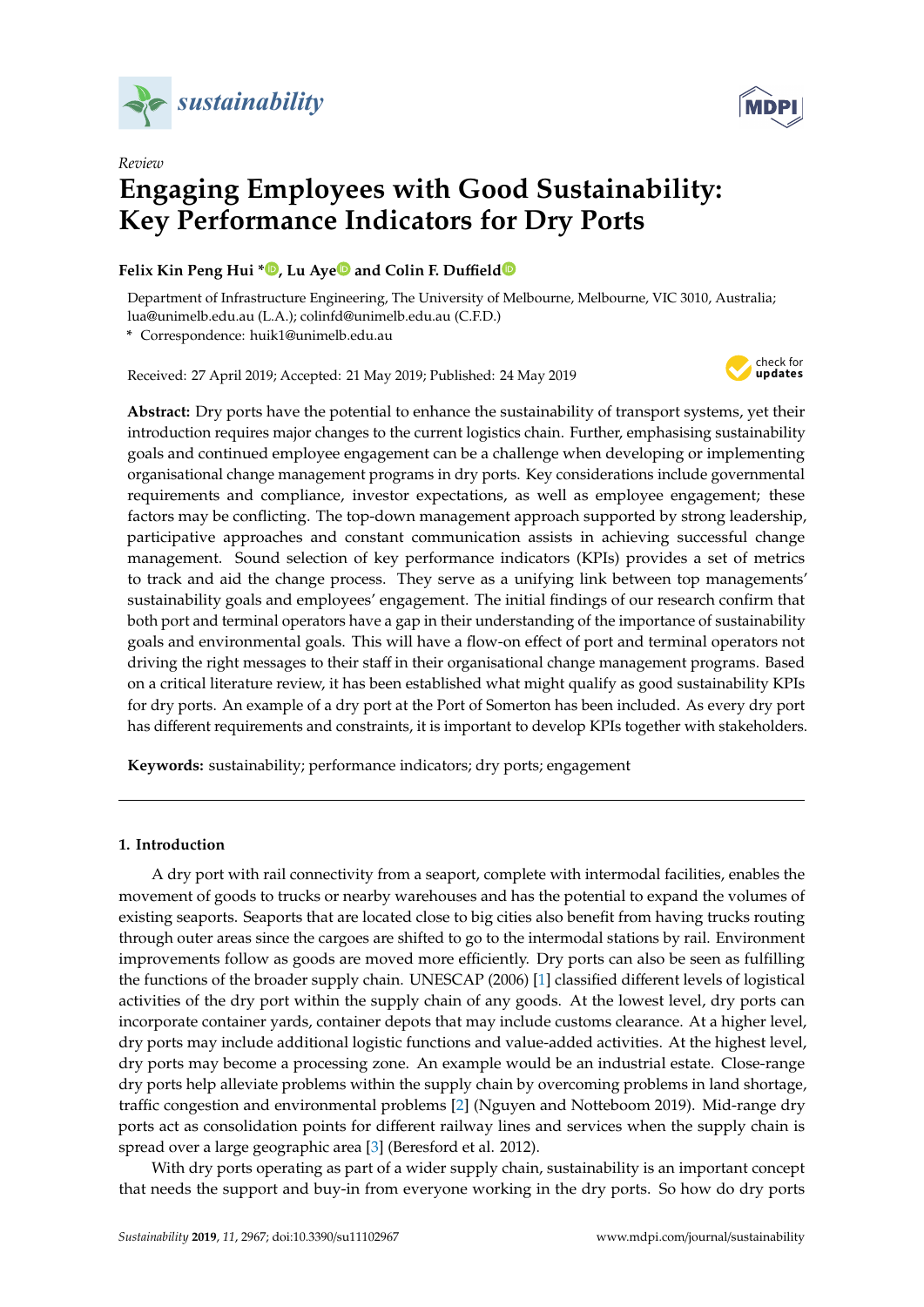translate sustainability initiatives and programs into success stories? The key idea is that sustainable goals can be actionable only if these goals or key performance indicators (KPIs) are meaningful to the employees working in the dry port. By making these KPIs more meaningful, employees are more likely to be engaged in helping dry ports achieve these sustainable goals. This paper examines the structure of dry ports, how environmental sustainability can be quantified, and what makes for meaningful targets that employees in dry ports can understand. The following section is a detailed literature of dry ports and how dry ports help to improve the performance and sustainability of the seaports with which they are linked. This section will also contain a discussion on how sustainability is quantified in dry ports. This is followed by a review of the literature involved in turning these into goals and key performance indicators and how employees can be engaged with meaningful goals. This is followed by a detailed discussion on the gaps and challenges and an example of a dry port in Melbourne.

## **2. Literature Review**

## *2.1. What are Dry Ports?*

A dry port (or inland port) is an inland intermodal station that is directly connected to a seaport. This arrangement allows shippers to collect or leave their cargoes at the intermodal station. Services such as storage, maintenance and cleaning of containers, and customs clearance are available at the dry port with the same level of service as the seaport. The use of dry ports frees up important land space around the seaport (Roso, Wonxeius and Lumsden 2009) [\[4\]](#page-8-3).

Roso and Lumsden (2009) [\[5\]](#page-8-4) argued that dry ports only benefit those seaports that are constrained by a shortage of land or access. The idea of expanding inland is a way of extending a port's cargo handling abilities, as well as its connectivity to the hinterland. Implementing dry ports eliminates queues at the seaports, resulting in time savings in the supply chain. The change from moving goods by trucks to moving goods on rail also makes possible gains in reduced environmental impacts as a single train trip can substitute for 35 trucks. This is an especially important consideration for organisations attempting to embed more environmentally conscious practices in their supply chain management. Intermodal rail plays a very important role in organisations' efforts to go green without added expense, accounting for only 2.5% of transportation-based greenhouse gas (GHG) emissions. In the U.S.A, a single double-stack train alone translates into the removal of 300 trucks from highways (US EPA 2014) [\[6\]](#page-8-5).

Seamless transportation and faster movement of goods will impact a port's competitiveness. This will also improve a seaport's access to the market. The implementation of dry ports influences the physical and administrative flows of the seaport, possibly reducing much of the work done at the seaport. It is also important to recognise that not all activities can be transferred inland, such as loading and unloading onto the ship.

New dry ports need to have terminals sited inland. The physical and administrative workflows being shifted inland will also have the effect of creating new jobs in the suburbs or locations where they are sited. Without the constraint of space, the new inland terminals can also have co-located activities, such as storage, warehousing and business parks; for example, the Cube Business Park (2018) in Moorebank Intermodal Station and the Somerton Business Park (2018). Roso, Brnjac and Abramovic (2015) [\[7\]](#page-8-6) showed that the key considerations in the selection of the site for a dry port terminal location are a good flow followed by a spatial criterion. In most cases, these new facilities must blend into the surrounding areas (Roso and Lumsden 2009) [\[5\]](#page-8-4). Nunez et al. (2013) [\[8\]](#page-8-7) argued that the selection of a dry port is a geographical multi-disciplinary problem with significant economic, social and environmental implications.

Wiegmans, Witte and Spit (2015) [\[9\]](#page-8-8) analysed major European dry ports and found that the success of many dry ports is driven by the presence of a container terminal, the ability to handle a diverse range and specific types of goods, and the accessibility of the dry port relative to the regional motorway network. These are important factors in explaining the size and growth of dry ports.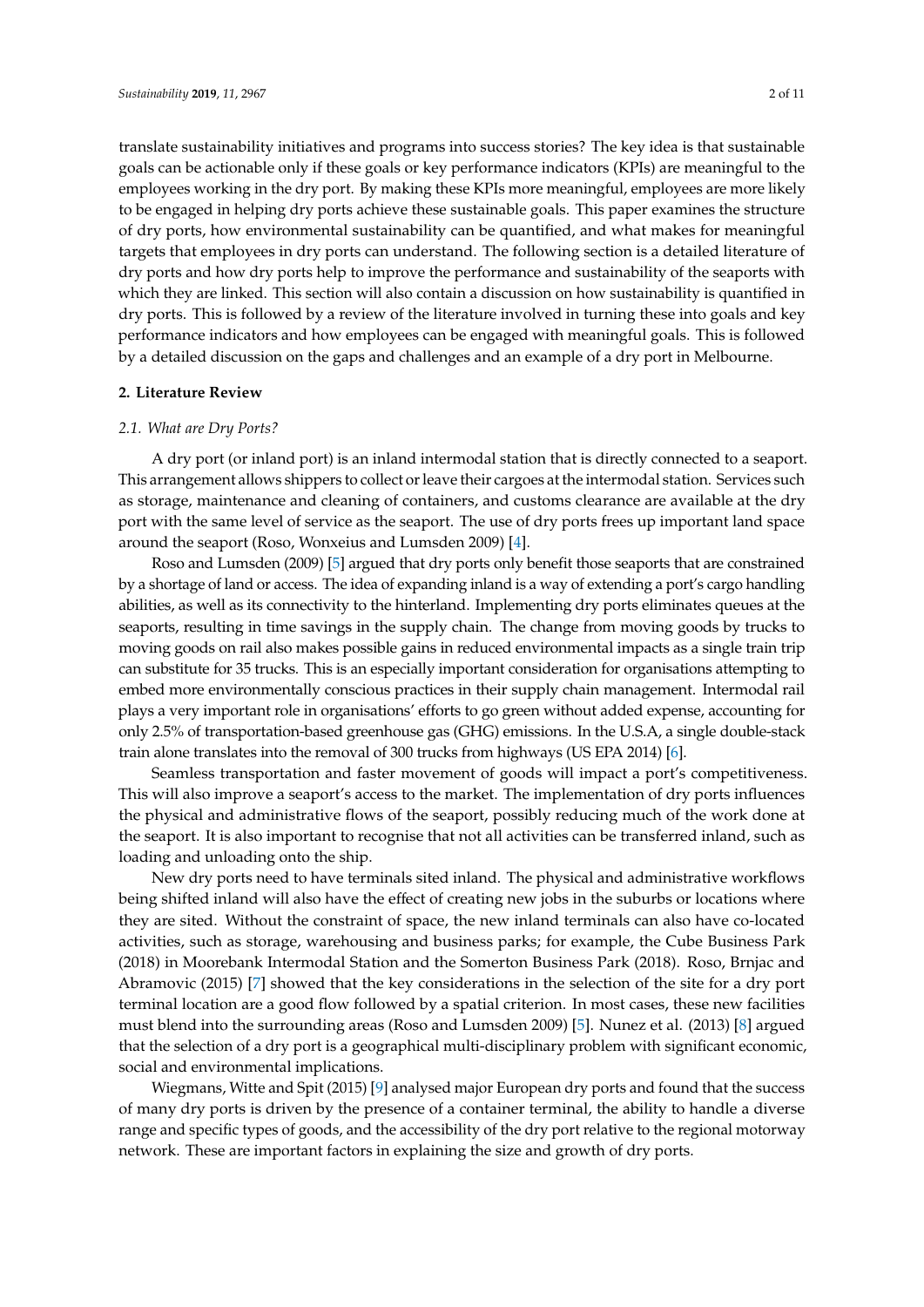#### *2.2. Performance and Sustainability of Dry Ports*

The World Bank developed a set of metrics for measuring the performance of ports in general, known as the Logistics Performance Index (LPI). The LPI of ports is a macroeconomic indicator used to help aggregate data into one standard indicator. However, this measure is focused on productivity measures with measures for sustainability being a small component of the key performance indicators (KPIs). The LPI is a weighted average score for different countries. The ports in these countries are scored on six key criteria: (1) efficiency of the clearance process (i.e., speed, simplicity and predictability of formalities) by border control agencies, including customs; (2) quality of trade- and transport-related infrastructure (e.g., ports, railroads, roads, information technology); (3) ease of arranging competitively priced shipments; (4) competence and quality of logistics services (e.g., transport operators, customs brokers); (5) ability to track and trace consignments; (5) timeliness of shipments in reaching their destination within the scheduled or expected delivery time.

Naturally, the performance of dry ports is measured by their ability to handle goods much like the seaports that they work with. Cezar–Gabriel (2010) [\[10\]](#page-8-9) argued that the performance assessment of dry ports is not different from seaports in terms of throughput, rate of fast movers and non-stackable goods moving UTE, average storage time of fast movers and average storage time of slow movers. Although Cezar–Gabriel (2010) [\[10\]](#page-8-9) recognised that dry ports could have good effects on the environment in terms of GHG emission reduction, creation of new processes and new jobs, they argued that it is important to have a measure of the performance of dry ports using an integrated key performance. Bichou and Gray (2004) [\[11\]](#page-8-10) suggested an integrated approach of different processes and functions within ports from an operational and efficiency point of view but did not include sustainability or environmental burden as part of the measurement. Other research in comparative port performance studies (e.g., Feng et al. 2012) [\[12\]](#page-9-0) has provided insight on improving port performance mainly on directly comparing operational factors that improve efficiency for customer services and goods handling. Gogas, Adamos and Nathanail (2016) [\[13\]](#page-9-1) assessed the performance of intermodal freight transport terminals in Thessaloniki using a multi-criteria tailored-KPI assessment framework where environmental burden and safety were assessed as part of the overall management policy with a weightage of 15%. Morales–Fusco et al. (2016) [\[14\]](#page-9-2) used a non-parametric data envelope analysis method to compare the efficiency of ports incorporating environmental procedures as an element of risk management and selective controls.

Acciaro (2015) [\[15\]](#page-9-3) reviewed the corporate and social responsibility (CSR) strategies of 10 ports around the world and found that promoting environmental awareness can also be a source of competitive advantage. The drivers of CSR in ports include ecological and environmental pressures, pressures from local communities and stakeholders, customer retention and true logistics value creation. It was found that the selection of the focus for CSR differs in these ports.

Other researchers have gone beyond an integrated measure for ports and looked at the close relationship between dry port performance and sustainability performance as part of the success factors. Roso (2007) [\[16\]](#page-9-4) measured the benefits of implementing a dry port by modelling and simulation and found that dry ports have 25% lower GHG emissions than equivalent seaports and also found that traffic congestion and truck queues and waiting times are significantly reduced. However, Roso (2007) [\[16\]](#page-9-4) mentioned this depends on the level of service and infrastructure at the intermodal stations, which are also important determining factors. This was supported by the work of Bask et al. (2015) [\[17\]](#page-9-5) who studied two dry ports in Northern Europe and found that the development of the dry port over time will influence the ability of the seaport–dry port system to take on increases in volumes. Haralambides and Gujar (2012) [\[18\]](#page-9-6) argued that due to intense competition, the pursuit of supply chain efficiency could significantly alter environmental impacts and argued for a balance. They proposed a model using data envelopment analysis (DEA) to show how the desirable and undesirable effects of dry ports can be balanced.

El–Berishby, Rügge and Scholz–Reiter (2013) [\[19\]](#page-9-7) argued that green logistics must be an integral part of a sustainable company. There could be internal barriers for the company to initiate green issues,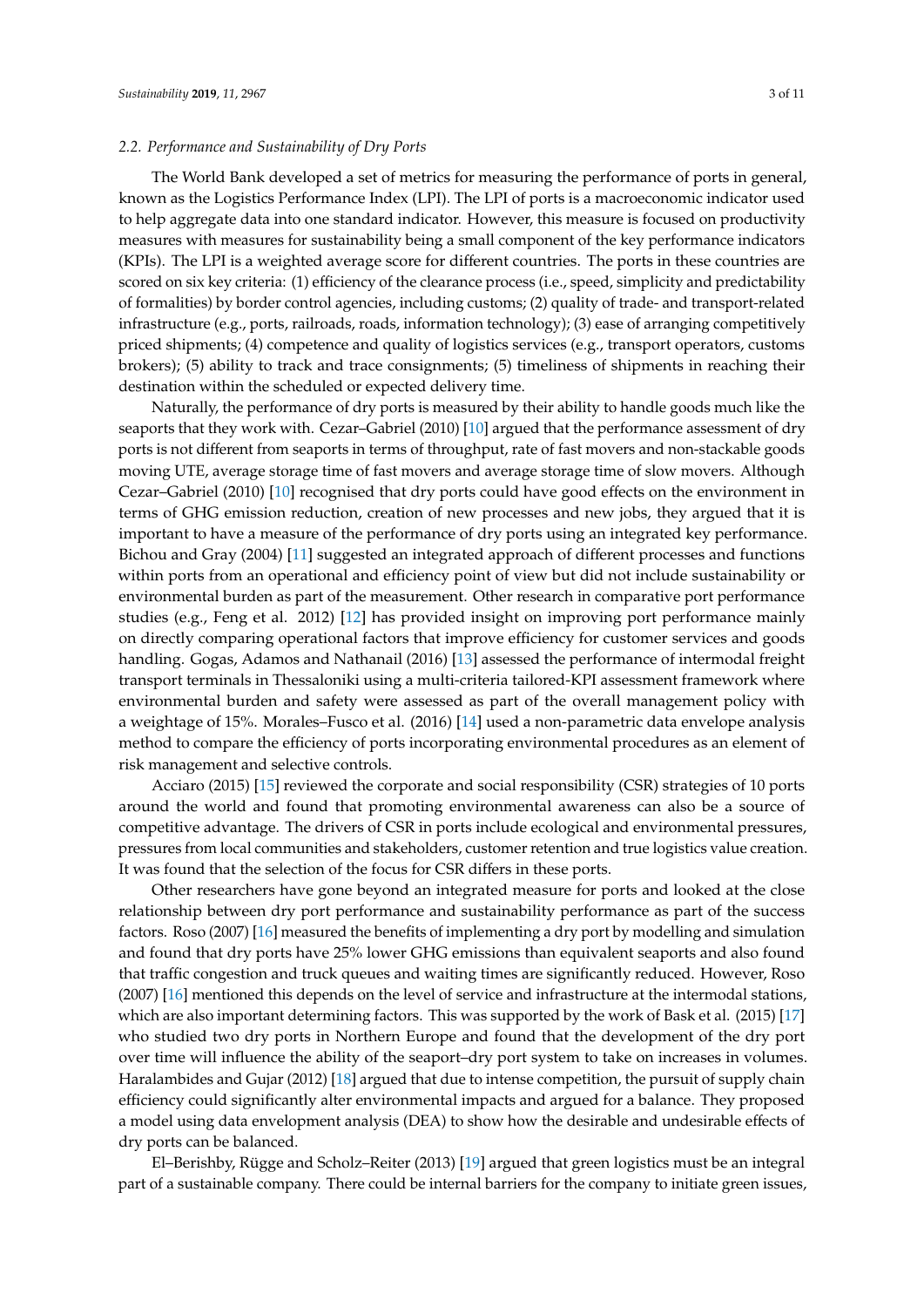and this can arise from the high investment or implication costs, lack of financial or human resources, and lack of knowledge or skills in-house. External barriers can involve limited access to technology that reduces environmental impact, lack of interest or support of customer or transport/logistics suppliers/partners, lack of a government support system, market competition and uncertainty. To realise this idea, obstacles such as inefficient infrastructure, poor schedules, lack of comfort and high prices must be eliminated.

Black et al. (2018) [\[20\]](#page-9-8) set out a list of important success factors in the establishment of a dry port: emission reduction, railway connection, and a shift from road to rail. They studied the sustainability issues on double-stacked trains and warehousing related to the Moorebank dry port. They found that dry port success depends on both location that is more economically efficient and access to interface in the land port.

A more recent development in dry ports is the concept of synchro modal transportation where the use of innovative technology provides solutions towards the integrated use of different transport modes, which considers real-time flexibility, and which is demonstrated through the SYNCHRO-NET project (Giusti et al. 2019) [\[21\]](#page-9-9). In this project, the supply chain is optimised through environmentally friendly practices in long haul shipping using both synchro-modality and slow/smart steaming. In slow/smart steaming, the cargo ships are operated at significantly lower speeds than their design speeds to achieve fuel cost reduction and lower greenhouse gas emissions. Synchro modal transport also considers the stakeholders' requirements to provide a strategy that can incorporate slow steaming to reduce the environmental burden (Perboli 2017) [\[22\]](#page-9-10).

## *2.3. How is Sustainability in Ports Quantified?*

The United Nations UNCTAD's (2016) [\[23\]](#page-9-11) Port Management series on port performance (p.27) details that scorecards are an important part of port planning for managers. Environmental measures are only a part of the operations' dimensions in the port performance scorecard. Even then, port managers should report on how they are managing environmental issues. There are two types of performance measures in this operations dimension: measures that indicate the existence of recognised international management protocols, which can be captured in a simple survey return, and measures of the relative emission levels of different pollutants in the air, water and soil, and of the impact of noise on local communities. In general, this is costly and technically difficult.

A comprehensive list of transport sustainability indicators identified in previous studies (Table [1\)](#page-4-0) was presented by Reisi et al. (2014) [\[24\]](#page-9-12). These indicators have been used to quantify both the determinants of sustainability and the final impacts. They reported that much of the literature does not distinguish between these two. They also argued that using too many indicators is inappropriate and complex for decision making because of their hard interpretation, but integrating different indicators into a single index is useful. They applied some selection criteria to identify a list of indicators that can be used to quantify transport sustainability in Melbourne. Nine sustainability indicators related to urban transport (Table [2\)](#page-4-1) were selected and a composite transport sustainability index was developed. Combined principle component analysis/factor analysis (PCA/FA) was applied for weighing indicators. Although this index was not specifically developed for dry ports but urban transport systems in general, it highlights some of the important considerations for quantifying transport sustainability.

Schipper, Vreugdenhila and de Jonga (2017) [\[25\]](#page-9-13) compared the long-term vision and port plans against a set of social, economic and environmental KPIs to compare sustainability in long-term port plans. Correlating a wide set of environmental, social, and economic parameters highlighted the heterogeneity, representativeness and applicability of the available data for interpretation. However, the lack of generalised, publicly available environmental data hinders reliable and objective analysis. They argued for the development of a worldwide standard set of KPIs for ports, which can then be used by ports to formulate long-term plans and for evaluating the progress realised by ports on the three main aspects of people, planet and prosperity. It is of importance that ports worldwide develop and adopt a uniform set of KPIs to assess and develop port operations, wealth, social welfare and environmental impacts. Only in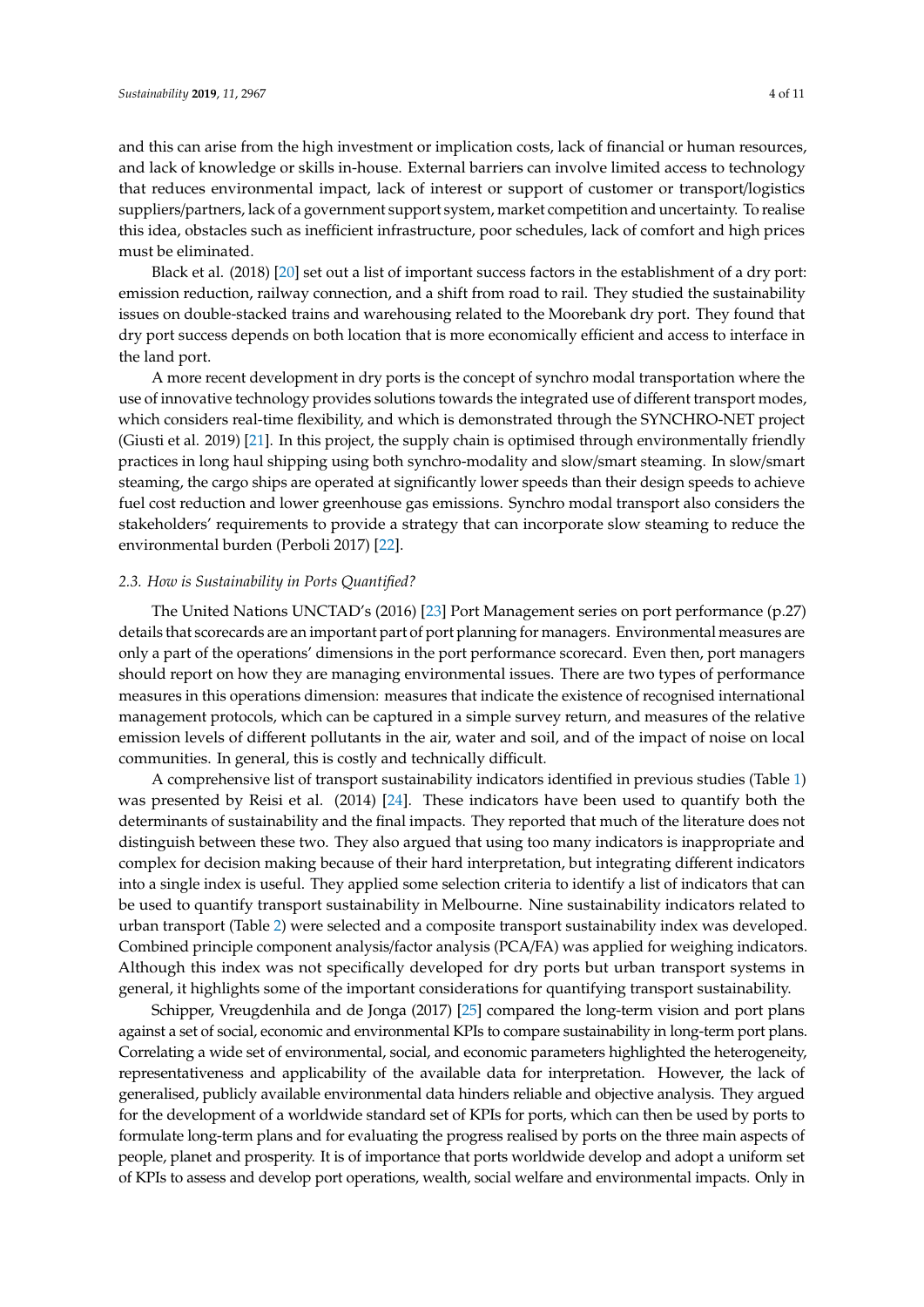<span id="page-4-0"></span>that way can port plans be developed based on an appropriate set of quantifiable KPIs and can plans and results realised be compared directly to the performance of other ports.

| Aspect        | Indicators                                                               | Determinants                                                                                                                      |  |
|---------------|--------------------------------------------------------------------------|-----------------------------------------------------------------------------------------------------------------------------------|--|
| Environmental | GHG emission                                                             | • Vehicle kilometre travelled (VKT) by car<br>• Passenger kilometre travelled (PKT) by<br>public transport<br>• Mode share        |  |
|               | Other air pollutants                                                     | $\bullet$ VKT<br>· PKT by public transport<br>• Mode share                                                                        |  |
|               | Energy use                                                               | $\bullet$ VKT<br>• PKT by public transport<br>$\bullet$ Mode share                                                                |  |
|               | Population exposed to noise                                              | $\bullet$ Traffic volume                                                                                                          |  |
|               | Land consumption for transport                                           | • Land use mix<br>• Length of railways and main road<br>• Length of cycling and walking pass                                      |  |
| Social        | Fatalities and injuries of traffic<br>accidents per capita               | • Vehicle ownership                                                                                                               |  |
|               | Accessibility to facilities and<br>public transport                      | • Railway and main road length<br>• Proportion of residents with public transit<br>services within 500 m                          |  |
|               | Satisfaction of citizens and variety<br>and quality of transport options | • Quality of transport for disadvantaged,<br>disabled, children, non-driver<br>• Quality of pedestrian and bicycle<br>environment |  |
|               | Fatality and injuries resulted from<br>air pollution                     |                                                                                                                                   |  |
| Economic      | Household expenditure allocated<br>to transport                          | • Cost of parking<br>• Fuel price<br>• Commute costs                                                                              |  |
|               | Accident cost                                                            |                                                                                                                                   |  |
|               | Transport emission costs                                                 | $\bullet$ VKT<br>$\bullet$ Modal split                                                                                            |  |

**Table 1.** Transport sustainability indicators (Source: Reisi et al., 2014) [\[24\]](#page-9-12).

**Table 2.** Selected transport sustainability indicators (Source: Reisi et al., 2014) [\[24\]](#page-9-12).

<span id="page-4-1"></span>

| <b>Selected Indicators</b>                                                                                                                         | Unit                                                                                                                                              |  |  |  |
|----------------------------------------------------------------------------------------------------------------------------------------------------|---------------------------------------------------------------------------------------------------------------------------------------------------|--|--|--|
| Transportation environmental indicators                                                                                                            |                                                                                                                                                   |  |  |  |
| Depletion of non-renewable resources<br>GHG emissions $(CO_{2-e})$<br>Other air pollutants (CO, $NO2$ , $PM10$ )<br>Land consumption for transport | Litres of crude oil per household annually<br>Kilograms per household annually<br>Kilograms per household annually<br>Square metres per household |  |  |  |
| Transportation social indicators                                                                                                                   |                                                                                                                                                   |  |  |  |
| Accessibility<br>Fatalities and injuries related to traffic accidents<br>Mortality effects of air pollutants                                       | Score between 0 and 1<br>Persons per household annually<br>Persons per household annually                                                         |  |  |  |
| Transportation economic indicators                                                                                                                 |                                                                                                                                                   |  |  |  |
| Car ownership costs<br>Vehicle and general costs of accidents                                                                                      | Dollars (\$) per household annually<br>Dollars (\$) per household annually                                                                        |  |  |  |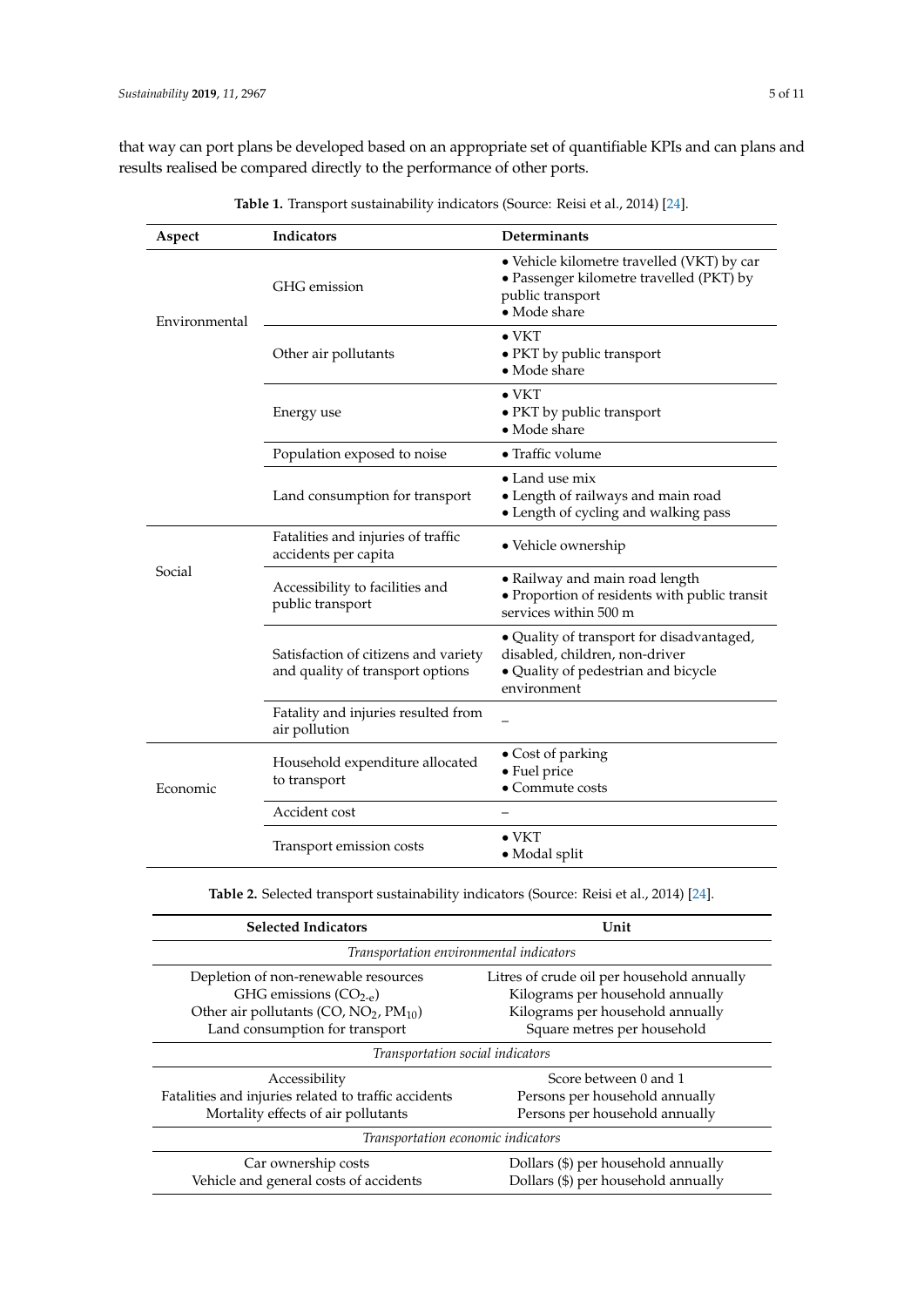Awad–Núñez et al. (2016) [\[26\]](#page-9-14) presented a method for scoring the sustainability using multi-decision criteria analysis of dry ports in Spain based on the fact the economic, social and environmental implications are closely tied in with the geographic location of the dry port. Forty-one variables were grouped into 17 factors. Examples of these factors include concerns for the natural environment and the urban environment. Perera and Abeysekara (2016) [\[27\]](#page-9-15) studied Sri Lankan container terminals, which are also used in dry ports. They suggested that the balanced scorecard is a good technique to incorporate environmental sustainability into the set of prioritised KPIs to monitor company performance. This view was also shared by Di Vaio et al. (2018) [\[28\]](#page-9-16) who studied Italian seaports and argued that the balanced scorecard can be used to develop extended managerial KPIs for competitive green ports as part of the internal processes. Having KPIs developed in this manner allows for greater managerial control.

Table [3](#page-5-0) shows some of the sustainability initiatives implemented by Australian dry ports and international large dry ports. This survey was done by collecting data from the dry ports' websites. Some of the ports have specific sustainability targets, and this is indicated in the last column.

<span id="page-5-0"></span>

| <b>Inland Port</b> | Location   | Sustainable Initiatives                                                                                                                                                                                                                                                                                                                                                                                           | <b>KPIs</b>                                                                                                                                                   |
|--------------------|------------|-------------------------------------------------------------------------------------------------------------------------------------------------------------------------------------------------------------------------------------------------------------------------------------------------------------------------------------------------------------------------------------------------------------------|---------------------------------------------------------------------------------------------------------------------------------------------------------------|
| Moorebank          | <b>NSW</b> | Installation of renewable energy<br>Use of passive design techniques<br>Highly efficient HVAC<br>Use of electric wherever possible and not LPG<br>Installation of rainwater<br>On-site detection basins<br>Flush kerbs<br>Air cooled air-conditioning equipment<br>Low toxic materials<br>Dedicated waste recycling area<br>Comprehensive waste recycling<br><b>Cyclist facilities</b><br>Sustainability criteria | Generate 50,000 MWh/Yr. from<br>renewable sources<br>Reduce CO <sub>2</sub> emissions by 110,000 t<br>Cut more than 3000 heavy truck<br>movements from Sydney |
| Somerton           | <b>VIC</b> | Climate change and energy<br>Water<br>Biodiversity                                                                                                                                                                                                                                                                                                                                                                | Reduce energy intensity by 39%<br>Reduce $CO2$ emissions by 57%<br>(customers)<br>Improve recycling from 29% to 40%<br>Reduce water intensity by 44%          |
| Duisburg           | Germany    | Sustainability<br>Noise<br>Light and water protection<br>Frugal use of raw materials<br>Reduction of pollutants<br>Modern waste management<br>Own solar facility<br>Reduction of consumption of fossil fuels<br>Own solar facility                                                                                                                                                                                | Reduce no of trucks by 100000 a year<br>Traffic management system that<br>reduces emissions by 30%                                                            |
| Centrepoint        | <b>USA</b> | Energy efficiency<br>Roof retrofits<br>Warehouse lot light fixture replacement<br>Solar panels<br>Hydrogen fuel cells<br>Brownfield development<br>Previously contaminated properties<br>USGBC LEED certified buildings                                                                                                                                                                                           | NA.                                                                                                                                                           |

**Table 3.** Selected major dry ports and their sustainable initiatives.

Source: Moorebank (2017) [\[29\]](#page-9-17), Somerton (2018) [\[30\]](#page-9-18), Duisburg (2018) [\[31\]](#page-9-19) and Centrepoint (2019) [\[32\]](#page-9-20).

## *2.4. Goal Setting and Key Performance Indicators*

Kaplan and Norton (1993) [\[33\]](#page-9-21) first recognised the importance of measures on performance. The ability to measure is an essential part of the overall strategy of any organisation. Using their scorecard approach—which measures an organisation on four different perspectives of financial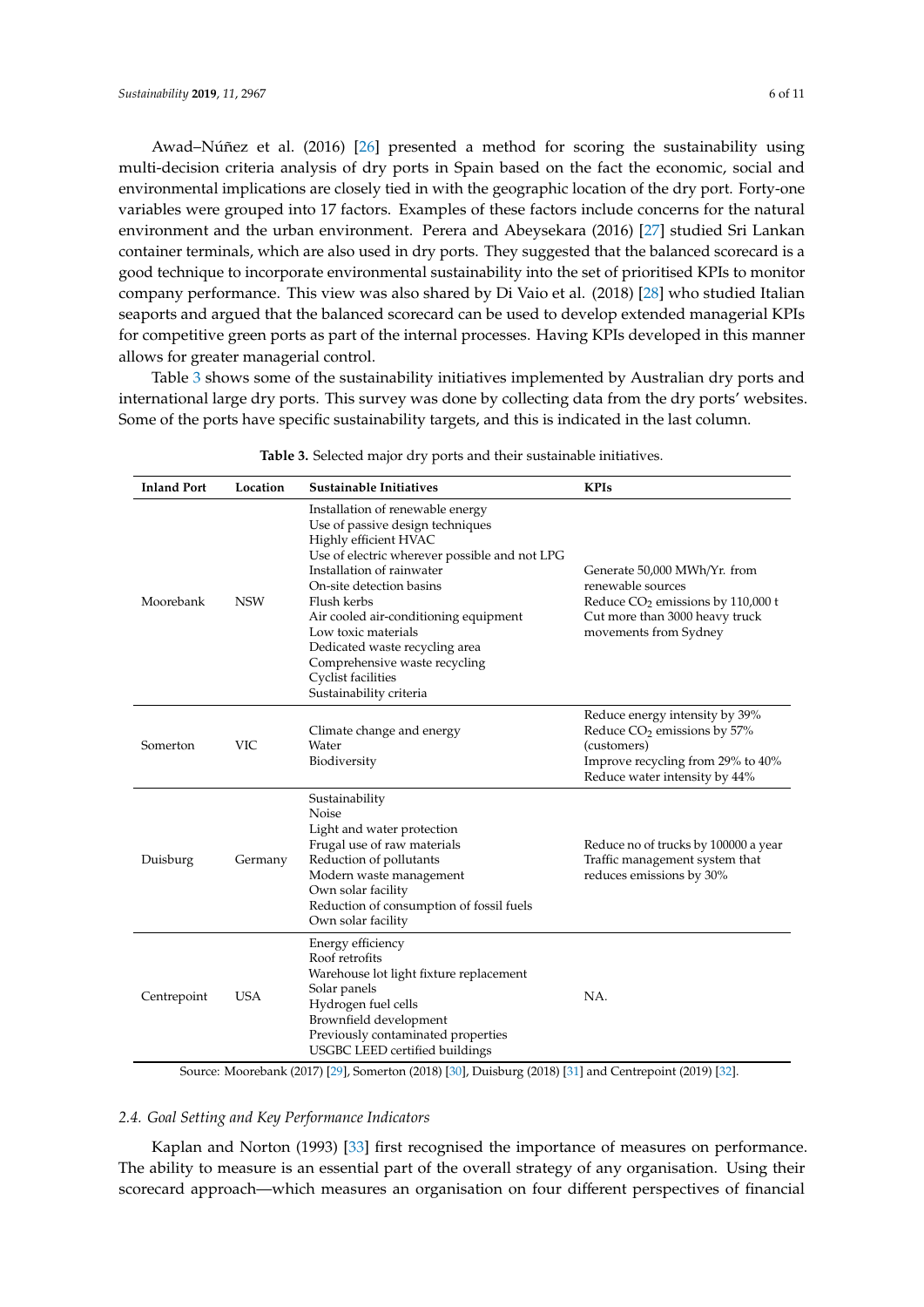performance, operational performance, customers, and people—they argue that these can help track progress towards a corporate goal. These measurements should also be linked to strategies. Using incorrect measures can encourage inappropriate activities and inhibit performance in the

company. Key performance indicators (KPIs) are, therefore, tied to a team's collective effort that can enhance performance that contributes to the goals. They are regarded as the centrepiece of the new organisational culture (Parmenter 2007) [\[34\]](#page-9-22).

The idea of an established KPI system is also the basis of the goal-setting theory. Locke and Latham (1993,2004) [\[35,](#page-9-23)[36\]](#page-9-24) argued that there are links between performance management and motivational theory. Being conscious of goals affects actions and stimulates a response in terms of behaviour. However, this theory can only be effectively applied when people as individuals have control over their actions. In addition, Locke (2004) [\[37\]](#page-9-25) also discussed the potential of goal conflicts, which can lead to incompatible actions. Alignment of both individual and corporate goals is important, as well as the alignment of goals of different subunits of the organisation.

KPIs are an important way of engaging employees. An example of this can be found in the concept of 'Hoshin Kanri' (a management method used for reinforcing strategic work) or strategy deployment, which is a part of the Toyota production system (Akao 2004) [\[38\]](#page-9-26). Strategy deployment translates strategy into goals for smaller business units. Long-term visions and strategies are broken into smaller chunks for departments and, in turn, decomposed into smaller bits that are meaningful for smaller work units and individuals. The decomposed goals would add up to in reverse the total strategy (Akao 2004) [\[38\]](#page-9-26). One of the purposes of formulating meaningful goals for the smaller organisational units is to maintain a line of sight to the top management visions and goals.

Another example of the important use of KPIs in strategy formulation is the Victorian government's Department of Treasury and Finance (DTF) processes for the initial phases of project initiation. In the strategic assessment phase of any project, organisational units are required to map the investment logic and benefits using the investment logic maps and benefits map (DTF 2018) [\[39\]](#page-9-27). The benefits of undertaking the projects are mapped onto current and expected indicators. This is a good example of creating good connection between vision and strategy.

#### *2.5. Engaging Employees in Sustainability in Dry Ports*

In the literature review, we found that dry ports and ports in general can use a variety of measures to track performance and progress. Implementing a specific set of KPIs can influence employees' behaviours in that area. For example, emphasising logistics performance may mean that employees may see environmental and sustainability as having less importance than operational matters. Bentaleb et al. (2015) [\[40\]](#page-10-0) surveyed works done by other researchers on performance measurements and formulated a framework that has KPIs in different phases of the transport process. The World Bank also has recommendations for KPIs of ports and freight terminals (Kruk and Donner 2009) [\[41\]](#page-10-1). Most of these focus on the areas of reliability, quality and time, but nothing is directly related to environment or sustainability while recognising that dry ports are a less harmful means of transporting goods.

Incorporating sustainability as part of a larger set of KPIs may be a solution. Martín et al. (2016) [\[42\]](#page-10-2) proposed a set of KPIs for dry ports based on the major decision-making areas as operations, finance, quality, environment and safety with three viewpoints. They proposed that the operator measures the energy consumption per handled unit and the public body or regulator monitors the emissions (CO,  $NO<sub>X</sub>$ ,  $SO<sub>X</sub>$  and PMs) and noise levels.

However, the pursuit of sustainability may rank lower in importance for private organisations. In a study of Indonesian and Australian port operators, Daghlas, Hui and Duffield (2018) [\[43\]](#page-10-3) found that the private sector with profit motives tend to rank sustainability as lower in importance when compared to other operational functions. Therefore, it is essential to educate people on the importance of sustainability when evaluating or initiating infrastructure projects. It is especially important for dry ports where terminals, warehouses, and infrastructure for road–rail connectivity have to be built on areas where people could be living.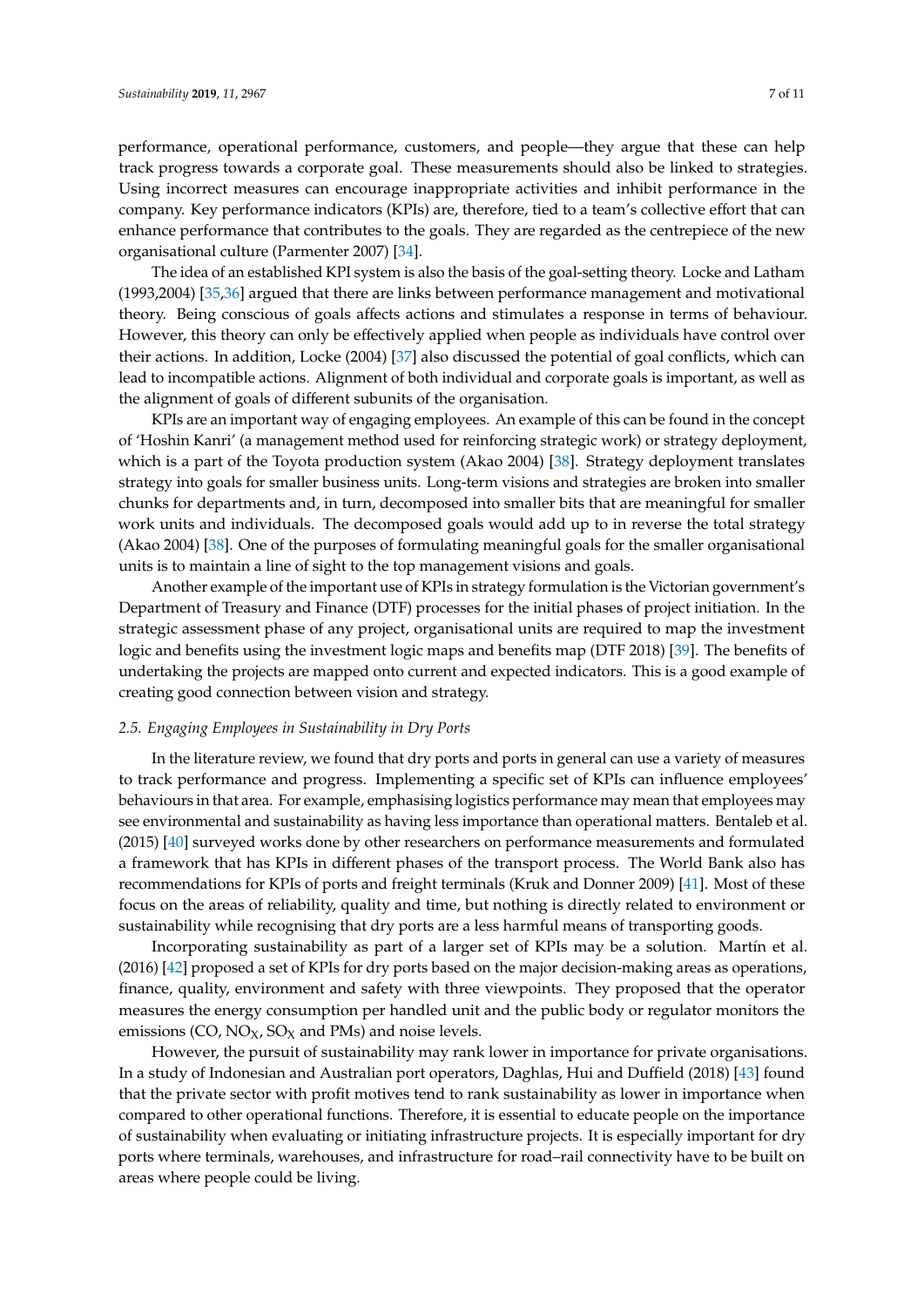## **3. Discussion**

### *3.1. The Challenges and the Gaps*

The ownership and operating structures of dry ports can be quite complex with large logistics companies operating the intermodal stations, private developers owning business parks and warehousing facilities around the complex and private owners becoming tenants at these business parks. Private companies sometimes see the need to conform to environmental regulations and the implementation of sustainability measures as a burden and necessary evil.

Secondly, tackling sustainable challenges requires different measures from the different stakeholders in the dry ports. As can be seen from Table [3,](#page-5-0) there are certain measures that are best determined strategically by the developers or owners. Two examples include the use of renewable energy technologies and the types of materials used in heat insulation of the factories. At a higher level, Vejvar et al. (2018) [\[44\]](#page-10-4) observed that dry ports respond to pressures on sustainability via acquiescence (forcing habits, imitating and complying). They are also partly compromised by pacifying and bargaining and sometimes defy by attacking or dismissing these pressures. On the other hand, employees who are working on the dry ports may be best suited to tackle tasks such as operational (demand side) use of electricity, gas and fuels, water usage and management, waste (solid, liquid and air born) management, management of air quality and GHG emissions that could arise from the use of equipment on site. Noise emissions could be another issue that could be controllable by the operators of the park. It is, therefore, important to engage with the various stakeholders to develop a set of KPIs that is acceptable. This buy-in is extremely important to the process. KPI development can be an extension of the balanced scorecard approach (Kaplan & Norton 1993) [\[33\]](#page-9-21) as evidenced by the studies done by Perera and Abeysekara (2016) [\[27\]](#page-9-15) and Di Vaio et al. (2017) [\[28\]](#page-9-16).

Thirdly, in setting KPIs, it is important to note the dynamics of nature (leading, lagging and coincident) in them. The choice of the indicator is important as they relate to the sustainability performance of an organisation in time. Leading indicators are predictors of sustainability, lagging indicators show the performance at some point in time in the past, and coincident indicators show sustainability performance at the time of measurement (Herriot 2016) [\[45\]](#page-10-5).

Fourthly, given the complex and operational structures, the use of contractual and legal means to bind the operators to measure these under their contracts is needed. An advanced intermodal system, i.e., seaport-dry port system, is complex where there are many stakeholders in both the private and public sectors (Roso, 2008) [\[46\]](#page-10-6). Wu and Haasis (2018) [\[47\]](#page-10-7) proposed an integrated freight village involving supermarkets and farmers' co-ops in the dry port as a means to deal with sustainability issues.

### *3.2. An Example of Sustainability at a Dry Port: Melbourne's Somerton Intermodal Station*

The port of Somerton in Victoria is 26 km north of Melbourne and is located about 8 km from the airport and just 2 km from The Melbourne Wholesale Market, which is the centre for distribution of agricultural produce just north of Melbourne. Like the Moorebank intermodal terminal in Sydney, it has links to the inland rail. There is a business park right next to it with full warehousing and distribution facilities. The location is very conducive to being a sustainable dry port in many aspects. The developer at the Somerton intermodal terminal is committed to sustainability (Somerton Business Park 2018). It has put in place initiatives for using renewable energy technologies, as well as the use of heat insulation materials to reduce energy consumption. As the business park will attract many high-profile tenants in the food and agribusiness, jobs will also be created in the warehousing facilities as well as the intermodal terminals that move freight away from the seaport.

The Somerton Business Park is home to many tenants who may have their own sustainability practices. While it is possible to bind the tenants to sustainable performance in legal contracts (Roso 2008) [\[46\]](#page-10-6), it may be difficult to monitor the ongoing sustainability practices or even their behaviour or responses to sustainability pressures described by Wu and Haasis (2018) [\[47\]](#page-10-7). The developers at the Port of Somerton intend to jointly develop sustainability KPIs with their stakeholders, especially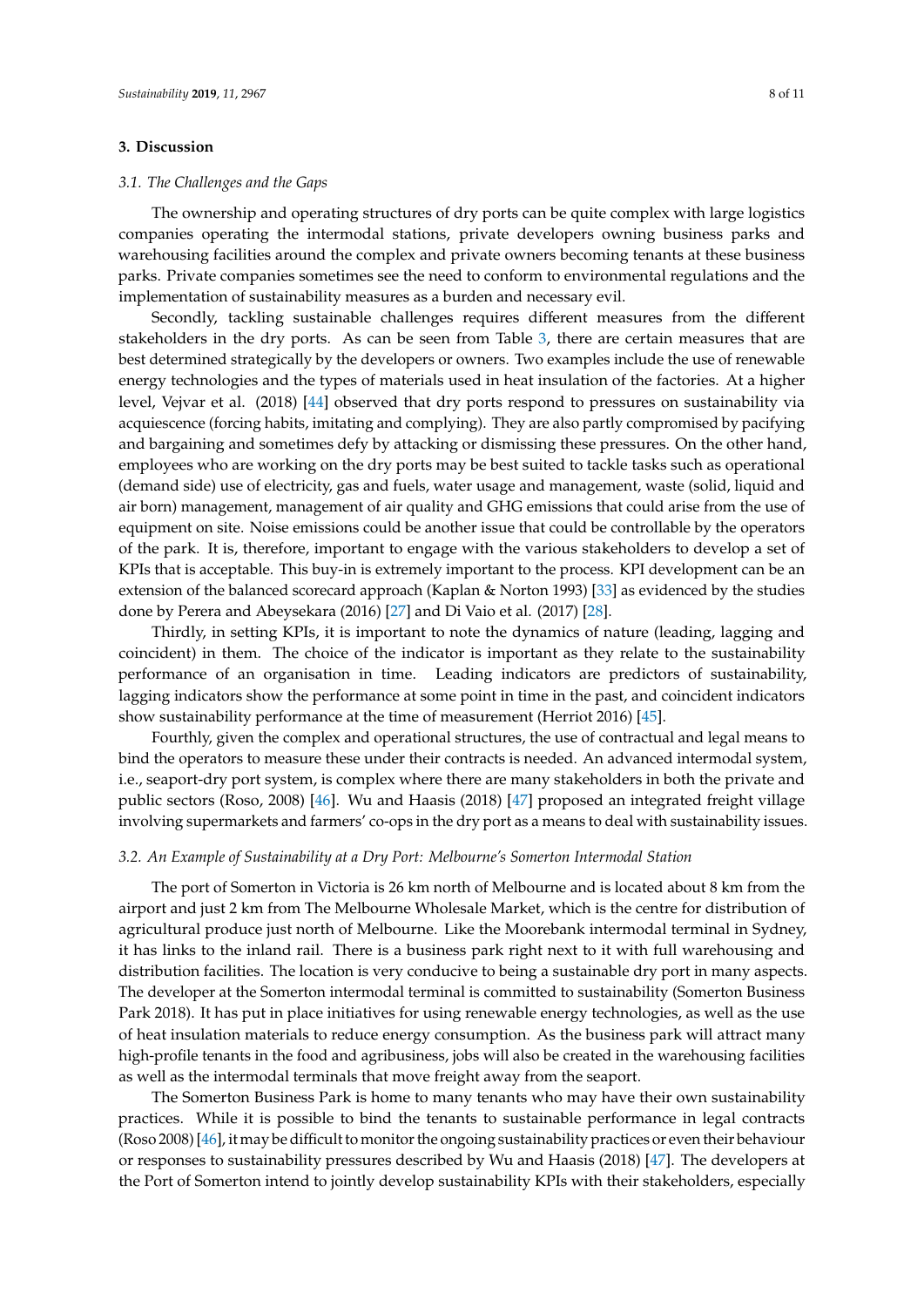their tenants. Sustainability KPIs can be an extended version of the balanced scorecard and used to support specific aspects of the tenants' businesses (Kaplan & Norton (1993) [\[33\]](#page-9-21), Perera & Abeysekara (2016) [\[27\]](#page-9-15) and Di Vaio et al. (2017) [\[28\]](#page-9-16).

## **4. Conclusions**

Dry ports offer good potential for solving the problems of space shortage at seaports and the traffic congestion around seaports. They also bring about the promise of reducing GHG emissions and lowering the environmental impacts by removing trucks from the roads around seaports. However, it is important to note that these inland ports may be owned and operated by private organisations with profit objectives. In the pursuit of good connectivity and supply chain operational efficiency, it is also important to include meaningful sustainability KPIs. The involvement of employees is essential for change management programs or sustainability initiatives to work. The structure of dry ports may mean that different parts of the supply chain may have to work with different targets to achieve an overall sustainability target. These targets should be translated or deployed into meaningful KPIs. Only then can we engage them as part of the new organisational culture.

**Author Contributions:** Conceptualisation, F.K.P.H.; research method, F.K.P.H. and L.A.; formal analysis, F.K.P.H.; data curation, F.K.P.H. and L.A.; writing—F.K.P.H., L.A. and C.F.D.; writing—review and editing, C.F.D.; funding acquisition, C.F.D.

**Funding:** The financial support received from the Australia-Indonesia Centre is gratefully acknowledged along with the background funders of the Department of Foreign Affairs and Trade, Australia, DIKTI in Indonesia.

**Acknowledgments:** Supports from The University of Melbourne, Universitas Gadjah Mada and the Universitas Indonesia and providing staff time to undertake the strategic research project on "Efficient Facilitation of Major Infrastructure Projects" are acknowledged.

**Conflicts of Interest:** The authors declare no conflict of interest.

## **References**

- <span id="page-8-0"></span>1. UNESCAP. *Cross-Cutting Issue for Managing Globalization Related to Trade and Transport: Promoting Dry Ports as a Means of Sharing the Benefits of Globalization with Inland Locations*; UNESCAP: Bangkok, Thailand, 2006.
- <span id="page-8-1"></span>2. Nguyen, L.C.; Notteboom, T. The relationships between dry port and regional port-hinterland settings: Findings for a global sample of dry ports. *Marit. Policy Manag.* **2019**, *46*, 24–42. [\[CrossRef\]](http://dx.doi.org/10.1080/03088839.2018.1448478)
- <span id="page-8-2"></span>3. Beresford, A.; Pettit, S.; Xu, Q.; Williams, S. A study of dry port development in China. *Econ. Logist.* **2012**, *14*, 73–98. [\[CrossRef\]](http://dx.doi.org/10.1057/mel.2011.17)
- <span id="page-8-3"></span>4. Roso, V.; Woxenius, J.; Lumsden, K. The dry port concept: Connecting container seaports with the hinterland. *J. Geogr.* **2009**, *17*, 338–345. [\[CrossRef\]](http://dx.doi.org/10.1016/j.jtrangeo.2008.10.008)
- <span id="page-8-4"></span>5. Roso, V.; Lumsden, K. The dry port concept: Moving seaport activities Inland? *J. Transp. Geogr.* **2009**, *17*, 338–345. [\[CrossRef\]](http://dx.doi.org/10.1016/j.jtrangeo.2008.10.008)
- <span id="page-8-5"></span>6. US EPA—U.S. Environmental Protection Agency. Inventory of U.S. Greenhouse Gas Emissions and Sinks: 1990–2012. 2014. Available online: http://www.epa.gov/[climatechange](http://www.epa.gov/climatechange/Downloads/ghgemissions/US-GHG-Inventory-2014-Main-Text.pdf)/Downloads/ghgemissions/US-GHG-[Inventory-2014-Main-Text.pdf](http://www.epa.gov/climatechange/Downloads/ghgemissions/US-GHG-Inventory-2014-Main-Text.pdf) (accessed on 2 March 2019).
- <span id="page-8-6"></span>7. Roso, V.; Brnjac, N.; Abramović, B. Inland Intermodal Terminals Location Criteria Evaluation: The Case of Croatia. *Transp. J.* **2015**, *54*, 496. [\[CrossRef\]](http://dx.doi.org/10.5325/transportationj.54.4.0496)
- <span id="page-8-7"></span>8. Nunez, S.A.; Cancelas, N.G.; Orive, A.C. Setting of factors considered when determining the location area of a dry port and its hierarchies through a Delphi methodology. *Revista De Transporte Y Territorio* **2015**, *13*, 100–121.
- <span id="page-8-8"></span>9. Wiegmans, B.; Witte, P.; Spit, T. Characteristics of European inland ports: A statistical analysis of inland waterway port development in Dutch municipalities. *Transp. Res. Part A* **2015**, *78*, 566–577. [\[CrossRef\]](http://dx.doi.org/10.1016/j.tra.2015.07.004)
- <span id="page-8-9"></span>10. Cezar-Gabriel, C. Performance assessment in operating dry ports. In *Annals of Faculty of Economics*; University of Oradea: Oradea, Romania, 2010; Volume 1, pp. 934–938.
- <span id="page-8-10"></span>11. Bichou, K.; Gray, R. A logistics and supply chain management approach to port performance measurement. *Marit. Policy Manag.* **2004**, *31*, 47–67. [\[CrossRef\]](http://dx.doi.org/10.1080/0308883032000174454)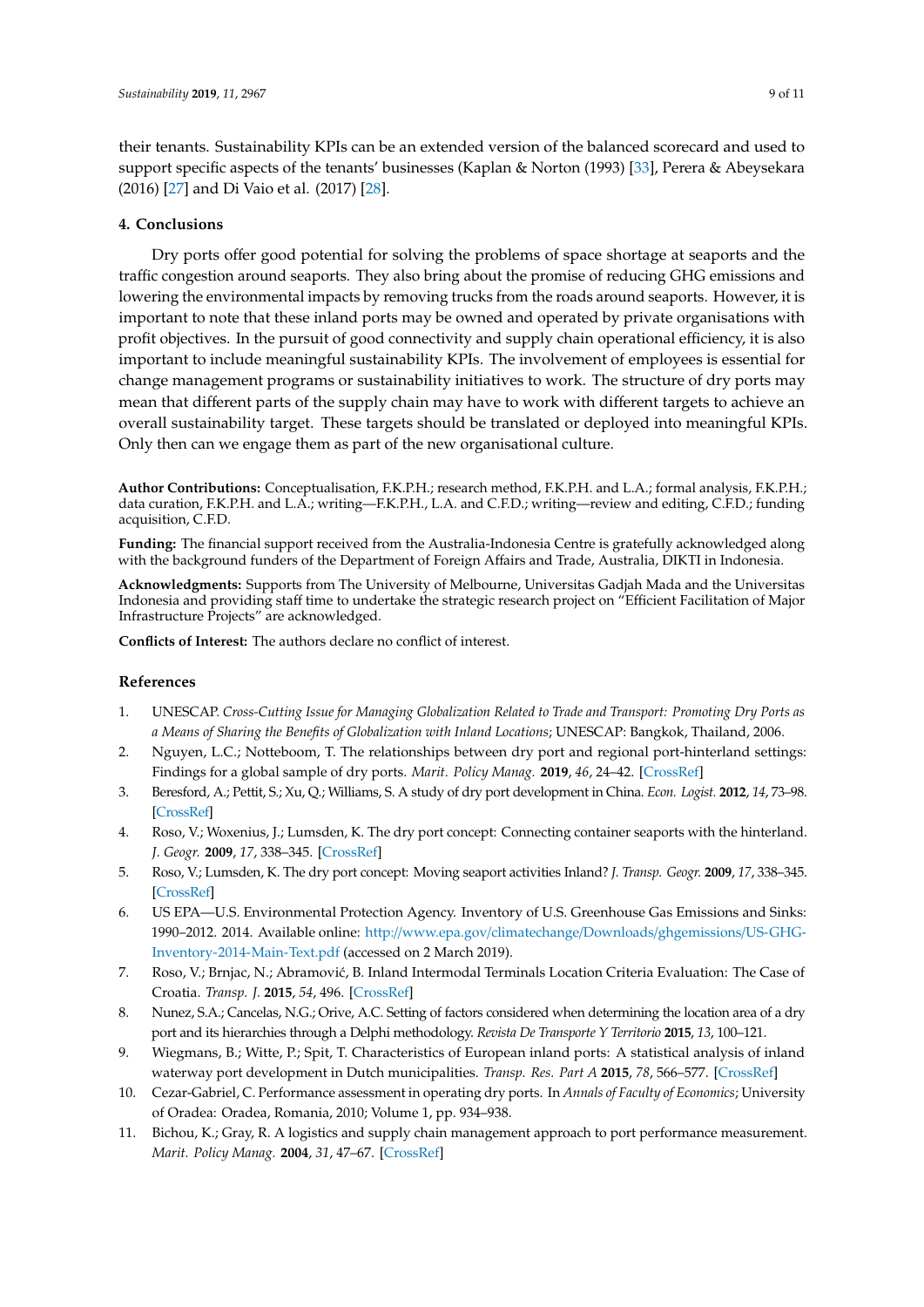- <span id="page-9-0"></span>12. Feng, M.; Mangan, J.; Lalwani, C. Comparing port performance: Western European versus Eastern Asian ports. *Int. J. Phys. Distrib. Logist. Manag.* **2012**, *42*, 490–512. [\[CrossRef\]](http://dx.doi.org/10.1108/09600031211246537)
- <span id="page-9-1"></span>13. Gogas, M.; Adamos, G.; Nathanail, E. Assessing the performance of intermodal city logistics terminals in Thessaloniki. *Transp. Procedia* **2017**, *24*, 17–24. [\[CrossRef\]](http://dx.doi.org/10.1016/j.trpro.2017.05.061)
- <span id="page-9-2"></span>14. Morales-Fusco, P.; Saurí, S.; Lekka, A.M.; Karousos, I. Assessing customs performance in the Mediterranean ports. KPI selection and Best practices identification as part of the MEDNET project. *Transp. Res. Procedia* **2016**, *18*, 74–383. [\[CrossRef\]](http://dx.doi.org/10.1016/j.trpro.2016.12.049)
- <span id="page-9-3"></span>15. Acciaro, M. Corporate responsibility and value creation in the port sector. *Int. J. Logist. Appl.* **2015**, *18*, 291–311. [\[CrossRef\]](http://dx.doi.org/10.1080/13675567.2015.1027150)
- <span id="page-9-4"></span>16. Roso, V. Evaluation of the dry port concept from an environmental perspective: A note. *Transp. Res. Part D Transp. Environ.* **2007**, *12*, 523–527. [\[CrossRef\]](http://dx.doi.org/10.1016/j.trd.2007.07.001)
- <span id="page-9-5"></span>17. Bask, A.; Roso, V.; Andersson, D.; Hämäläinen, E. Development of seaport–dry port dyads: Two cases from Northern Europe. *J. Geogr.* **2014**, *39*, 85–95. [\[CrossRef\]](http://dx.doi.org/10.1016/j.jtrangeo.2014.06.014)
- <span id="page-9-6"></span>18. Haralambides, H.; Gujar, G. On balancing supply chain efficiency and environmental impacts: An eco-DEA model applied to the dry port sector of India. *Econ. Logist.* **2012**, *14*, 122–137. [\[CrossRef\]](http://dx.doi.org/10.1057/mel.2011.19)
- <span id="page-9-7"></span>19. El-Berishy, N.; Rügge, I.; Scholz-Reiter, B. The Interrelation between Sustainability and Green Logistics. *IFAC Proc. Vol.* **2013**, *46*, 527–531. [\[CrossRef\]](http://dx.doi.org/10.3182/20130911-3-BR-3021.00067)
- <span id="page-9-8"></span>20. Black, J.; Roso, V.; Marušić, E.; Brnjac, N. Issues in Dry Port Location and Implementation in Metropolitan Areas: The Case of Sydney, Australia. *Trans. Sci.* **2018**, *7*, 41–50. [\[CrossRef\]](http://dx.doi.org/10.7225/toms.v07.n01.004)
- <span id="page-9-9"></span>21. Giusti, R.; Iorfida, C.; Li, Y.; Manerba, D.; Musso, S.; Perboli, G.; Tadei, R.; Yuan, S. Sustainable and De-Stressed International Supply-Chains Through the SYNCHRO-NET Approach. *Sustainability* **2019**, *11*, 1083. [\[CrossRef\]](http://dx.doi.org/10.3390/su11041083)
- <span id="page-9-10"></span>22. Perboli, G.; Musso, S.; Rosano, M.; Tadei, R.; Godel, M. Synchro-Modality and Slow Steaming: New Business Perspectives in Freight Transportation. *Sustainability* **2017**, *9*, 1843. [\[CrossRef\]](http://dx.doi.org/10.3390/su9101843)
- <span id="page-9-11"></span>23. UNCTAD. *Port Management Series Volume 4 Port Performance*; United Nations: New York, NY, USA, 2016.
- <span id="page-9-12"></span>24. Reisi, M.; Aye, L.; Rajabifard, A.; Ngo, T. Transport sustainability index: Melbourne case study. *Ecol. Indic.* **2014**, *43*, 288–296. [\[CrossRef\]](http://dx.doi.org/10.1016/j.ecolind.2014.03.004)
- <span id="page-9-13"></span>25. Schipper, C.; Vreugdenhil, H.; De Jong, M. A sustainability assessment of ports and port-city plans: Comparing ambitions with achievements. *Transp. Res. Part D Transp. Environ.* **2017**, *57*, 84–111. [\[CrossRef\]](http://dx.doi.org/10.1016/j.trd.2017.08.017)
- <span id="page-9-14"></span>26. Awad-Núñez, S.; Soler-Flores, F.; González-Cancelas, N.; Camarero-Orive, A. How should the Sustainability of the Location of Dry Ports be Measured? *Transp. Procedia* **2016**, *14*, 936–944. [\[CrossRef\]](http://dx.doi.org/10.1016/j.trpro.2016.05.073)
- <span id="page-9-15"></span>27. Perera, M.P.A.; Abeysekara, B. Defining KPIs to measure eco-sustainable performance at container terminals in Sri Lanka. In Proceedings of the Moratuwa Engineering Research Conference (MERCon), Moratuwa, Sri Lanka, 5–6 April 2016.
- <span id="page-9-16"></span>28. Di Vaio, A.; Varriale, L.; Alvino, F. Key performance indicators for developing environmentally sustainable and energy efficient ports: Evidence from Italy. *Energy Policy* **2018**, *122*, 229–240. [\[CrossRef\]](http://dx.doi.org/10.1016/j.enpol.2018.07.046)
- <span id="page-9-17"></span>29. Moorebank Business Park. Sustainability. 2017. Available online: http://[qubemlp.com.au](http://qubemlp.com.au/about/sustainability/)/about/ [sustainability](http://qubemlp.com.au/about/sustainability/)/ (accessed on 3 March 2019).
- <span id="page-9-18"></span>30. Somerton Business Park. Sustainability/Environment. 2018. Available online: https://[www.gpt.com.au](https://www.gpt.com.au/index.php/sustainability/environment)/ index.php/[sustainability](https://www.gpt.com.au/index.php/sustainability/environment)/environment (accessed on 3 March 2019).
- <span id="page-9-19"></span>31. Duisburg Port Information. Environment and Resources. 2018. Available online: https://[www.duisport.de](https://www.duisport.de/unternehmen/unsere-verantwortung/mensch-mitarbeiter/?lang=en)/ unternehmen/[unsere-verantwortung](https://www.duisport.de/unternehmen/unsere-verantwortung/mensch-mitarbeiter/?lang=en)/mensch-mitarbeiter/?lang=en (accessed on 2 March 2019).
- <span id="page-9-20"></span>32. Centrepoint. Intermodal White Paper. Available online: https://[centerpoint.com](https://centerpoint.com/expertise/industrial-real-estate-development/sustainable-industrial-real-estate-development/)/expertise/industrial-realestate-development/[sustainable-industrial-real-estate-development](https://centerpoint.com/expertise/industrial-real-estate-development/sustainable-industrial-real-estate-development/)/ (accessed on 2 March 2019).
- <span id="page-9-21"></span>33. Kaplan, R.S.; Norton, D.P. *Putting the Balanced Scorecard to Work*; Harvard Business: Brighton, MA, USA, 1993.
- <span id="page-9-22"></span>34. Parmenter, D. *Key Performance Indicators—Developing, Implementing and Using KPI's*, 3rd ed.; Wiley: Hoboken, NJ, USA, 2007.
- <span id="page-9-23"></span>35. Locke, E.A.; Latham, G.P. Self-regulation through Goal Setting. *Organ. Hum. Decis. Process* **1993**, *50*, 212–247.
- <span id="page-9-24"></span>36. Locke, E.A.; Latham, G.P. What Should We Do about Motivation Theory? Six Recommendations for the Twenty-First Century. *Acad. Manag.* **2004**, *29*, 388.
- <span id="page-9-25"></span>37. Locke, E.A. *Work Motivation*; Elsevier: Amsterdam, The Netherlands, 2004.
- <span id="page-9-26"></span>38. Akao, Y. *Hoshin Kanri: Policy Deployment for Successful TQM*; Productivity Press: New York, NY, USA, 2004.
- <span id="page-9-27"></span>39. DTF—Dept of Treasury and Finance. 2018. Available online: https://[www.dtf.vic.gov.au](https://www.dtf.vic.gov.au/investment-management-standard/ims-workshops-and-examples)/investmentmanagement-standard/[ims-workshops-and-examples](https://www.dtf.vic.gov.au/investment-management-standard/ims-workshops-and-examples) (accessed on 1 March 2019).